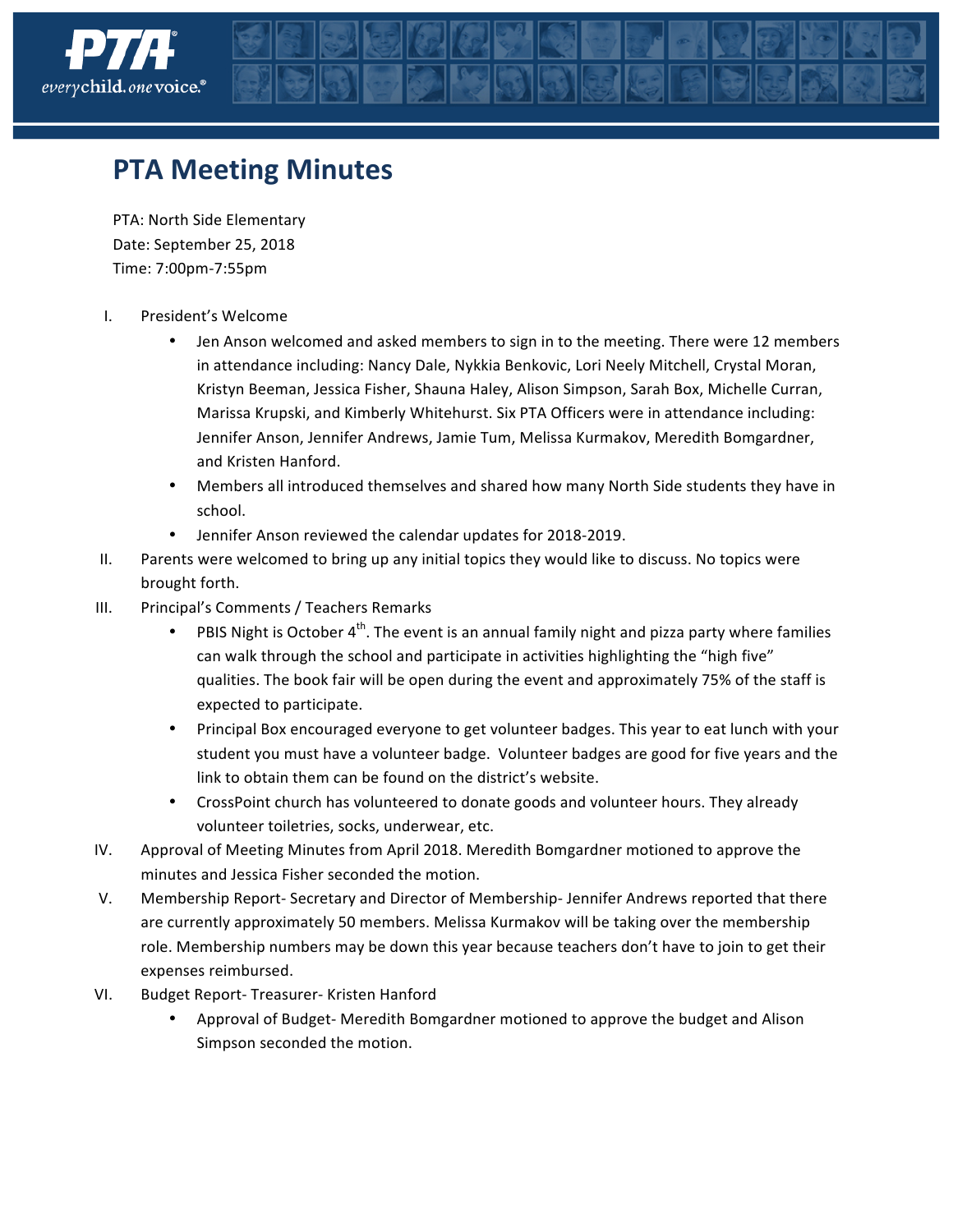- The budget reflects that over \$10,000 was recently spent to purchase 27 Chrome Books and a new projector in one of the kindergarten rooms. The estimated fundraiser profits are conservative.
- VII. Communications Report- Director of Communications- Jamie Tum had no new updates to a report. An idea was brought forth by a member to create and share a Google Calendar so parents can import PTA events into their own calendars.
- VIII. Director of Events and Volunteers Report- Melissa Kurmakov reported there are several open committee chair and co-chair positions available including: spirit sticks, book fair, ice cream social, and 2020 NS Pride t-shirts.
- IX. Past Events and/or Programs Report
	- Spirit Sticks: Jenn Andrews & Jamie Tum
		- The spirit sticks program netted approx. \$330 in profit last year after giving away free North Side Pride sticks to all students and staff. The sales calendar will be changing based on students' interest.
	- Ice Cream Social: Jen Anson & Andrea Cavoli
		- The new format of combining ice cream social and back to school night at the school received positive feedback and was much easier to coordinate. Jen Anson asked members for additional feedback or suggestions. Members reported liking that weather wasn't an issue and less volunteers were needed as opposed to previous years.
	- Panera Bread Spirit Night: Michelle Heinbaugh
		- The Panera spirit night profited almost \$400. 59 families attended and Panera donated 20% of sales.
	- NS Pride Shirts: Jen Anson
		- All students have received their new shirts and they will have them for the next two school years. Parents may purchase shirts for \$10. A committee cochair position is open for the 2020 shirts. Thank you to all of the sponsors.

## X. Upcoming Events

- Fall Sub Sale: Crystal Moran & Amanda Dulovich
	- The sub sale will take place twice this year. The fall sale is about to begin and orders will be due in by Friday, October 12. The orders come in the night before trick-or-treat on October 24<sup>th</sup>. A suggestion was brought up to look into possibly switching from R&K to Del Grosso. Del Grosso's subs are 14" and vacuum sealed. Perhaps look into having samples at next year's ice cream social or PBIS night.
- Fall Book Fair: Jen Anson & Meredith Bomgardner
	- Setup starts this Friday. There is an open committee chair position to help. This year all students will receive one free book valued at \$9.99 or less courtesy of the PTA. The PTA takes Scholastic dollars instead of cash. The Scholastic dollars cover the Scholastic handouts that are given to all of the students. Teachers also receive \$25 each at each fair for books in their